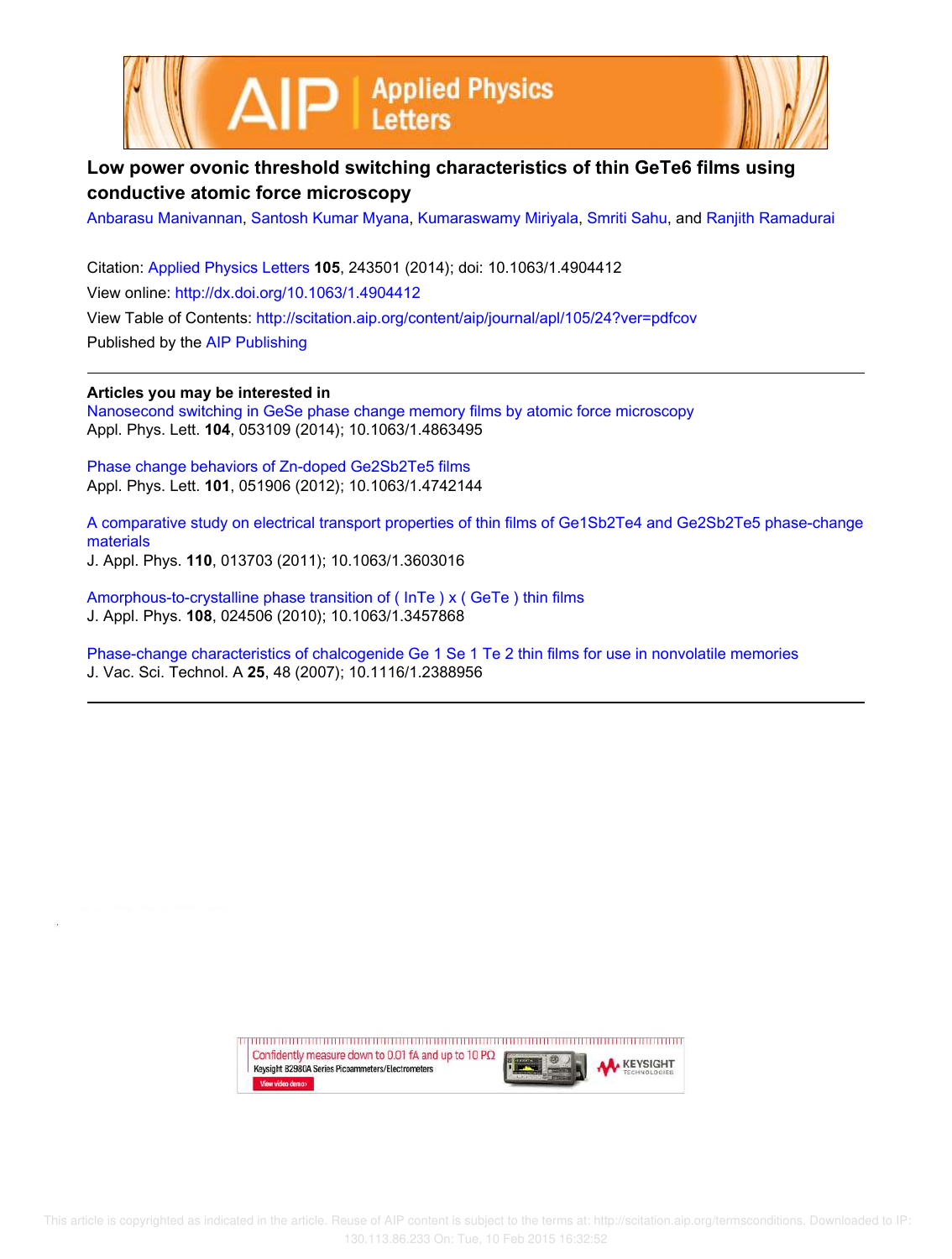

## Low power ovonic threshold switching characteristics of thin GeTe<sub>6</sub> films using conductive atomic force microscopy

Anbarasu Manivannan,<sup>1,a)</sup> Santosh Kumar Myana,<sup>2</sup> Kumaraswamy Miriyala,<sup>2</sup> Smriti Sahu,<sup>1</sup> and Ranjith Ramadurai<sup>2,a)</sup>

 $^1$ Discipline of Electrical Engineering, Indian Institute of Technology Indore, Madhya Pradesh, India  ${}^{2}$ Department of Material Science and Metallurgical Engineering, Indian Institute of Technology Hyderabad, Andhra Pradesh, India

(Received 30 August 2014; accepted 5 December 2014; published online 15 December 2014)

Minimizing the dimensions of the electrode could directly impact the energy-efficient threshold switching and programming characteristics of phase change memory devices. A  $\sim$  12–15 nm AFM probe-tip was employed as one of the electrodes for a systematic study of threshold switching of as-deposited amorphous  $GeTe<sub>6</sub>$  thin films. This configuration enables low power threshold switching with an extremely low steady state current in the on state of 6–8 nA. Analysis of over 48 different probe locations on the sample reveals a stable Ovonic threshold switching behavior at threshold voltage,  $V_{TH}$  of 2.4  $\pm$  0.5 V and the *off* state was retained below a holding voltage,  $V_H$  of  $0.6 \pm 0.1$  V. All these probe locations exhibit repeatable *on-off* transitions for more than 175 pulses at each location. Furthermore, by utilizing longer biasing voltages while scanning, a plausible nano-scale control over the phase change behavior from as-deposited amorphous to crystalline phase was studied. © 2014 AIP Publishing LLC. [http://dx.doi.org/10.1063/1.4904412]

Since the demonstration of reversible threshold switching properties of chalcogenide amorphous semiconductors,<sup>1</sup> a wide range of materials have fascinated experimentalists and theorists for decades to exploit them into numerous applications including information storage, $2$  reconfigurable electronics<sup>3</sup> and solid state displays.<sup>4</sup> Notably, Phase change materials (PCM) have successfully facilitated commercially available optical storage products of various storage densities ranging from 650 MB (CD-R/W) to 50 GB (Blu-ray Disc). At the heart of this storage concept lies the fascinating property of reversible, quick transformation between amorphous and crystalline states on a nanosecond timescale triggered by an optical or electrical stimulus. This leads to a pronounced change of optical or electronic properties, which allow the storage of information.<sup>2,5</sup> This property together with relatively higher read/write speeds, low power consumption, high endurance and data retention makes them contenders for a high speed, non-volatile electronic memory, a plausible replacement to conventional flash memories.<sup>6,7</sup>

Consequently, there has been significant effort in recent years towards the improvement of programming characteristics: reliability, structural stability, and integration issues of PCM devices.<sup>6,8</sup> Also, novel PCM architectures have been developed to realize a cost-effective high-density memory. Among the various criteria that make a memory technology promising, a key requirement is scalability. There are primarily two factors that are discerned when scalability is addressed: At first, the phase change material must retain its properties despite a reduction in its volume. Second, the space taken up by dielectrics and the electronics necessary to address and control the state of memory cell must be taken into account. In addition, the selector/access device

a)Authors to whom correspondence should be addressed. Electronic mail: anbarasu@iiti.ac.in and ranjith@iith.ac.in

essentially determines improvement on storage density of the conventional memory array. Recently, a novel architecture of vertically stackable cross-point PCM devices was demonstrated by employing a thin chalcogenide film as Ovonic Threshold Switch (OTS) selector device<sup>1</sup> for accessing programming of a storage element.<sup>10</sup> The OTS selector acts as an electronic switch to access the adjacent memory bit. The OTS selector device is expected to perform a stable threshold switching and on-off transitions at powers much lower than that required for phase change in the underlying storage element. This envisions a high-density three-dimensional memory via stacking of multiple layers of memory arrays capable of better scalability and compatible with even complementary metal-oxide semiconductor (CMOS) circuits.<sup>10</sup>

Therefore, significant effort has been made recently, to improve programming characteristics at extremely low powers using carbon nanotube (CNTs) as electrodes.<sup>11</sup> This reduction in dimension of the electrode could have the effect of power reduction as the contacts create a sizable electric field. Nevertheless, there is little information available regarding the electrode size dependency of threshold switching characteristics for low power operation, which is a major deficiency if one is interested in energy-efficient, scalable memories.

Hence, we have studied threshold switching properties of thin  $GeTe<sub>6</sub>$  films using a Conductive Atomic Force Microscope (C-AFM) having probe-tip diameter of  $\sim$ 12–15 nm as one of the electrodes in contact mode of operation. We demonstrate the ability of as-deposited amorphous  $GeTe<sub>6</sub>$  thin films to manifest low power threshold switching at a critical voltage called threshold voltage,  $V_{TH}$  of 2.4  $\pm$  0.5 V, with an extremely low on state current of 6–8 nA in the test cell structure. Further, we explored a nano-scale control over the phase change behavior from as-deposited amorphous to crystalline phase.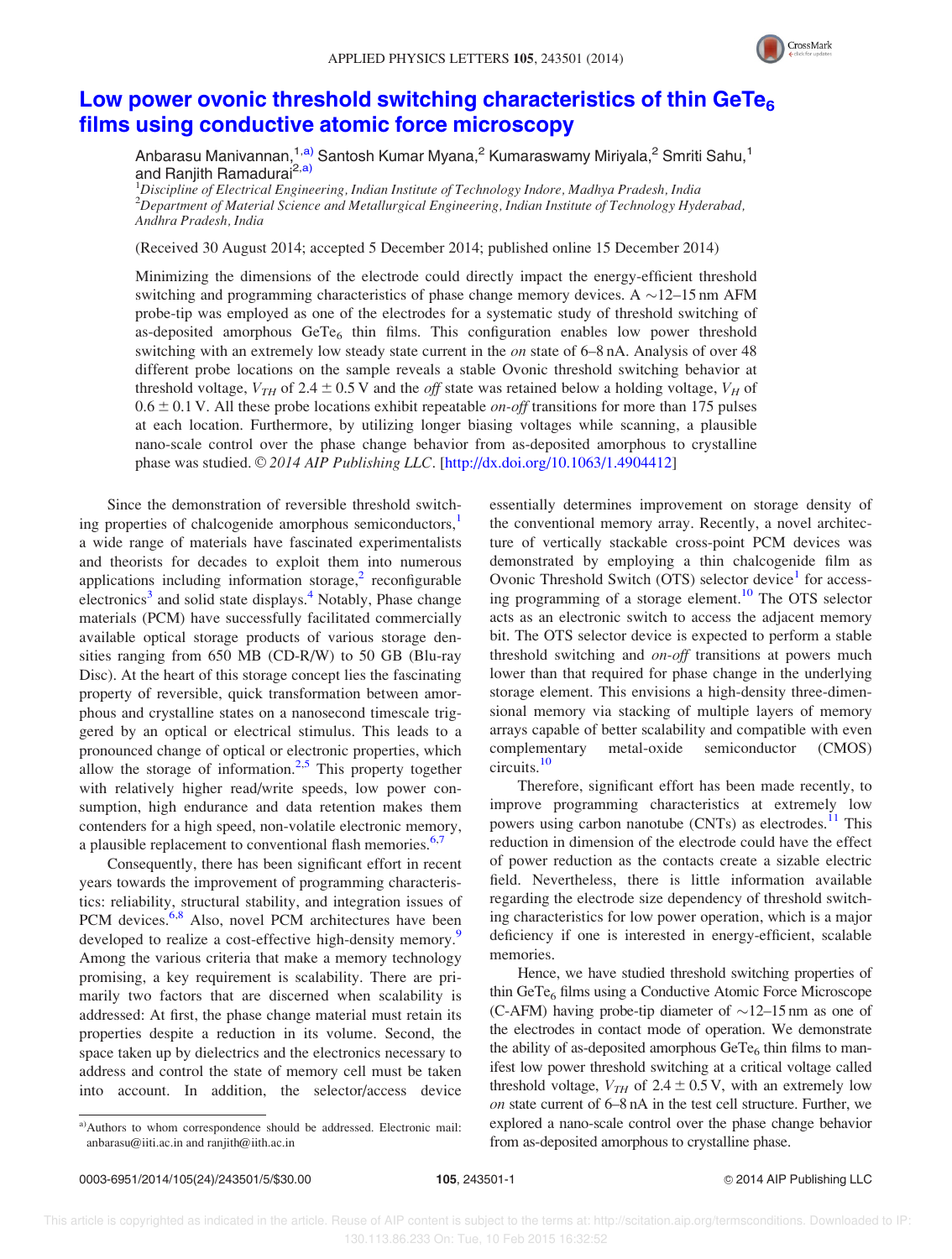Thin GeTe<sub>6</sub> films of  $190 \pm 1$  nm thicknesses were deposited from a stoichiometric single target by dc magnetron sputtering (background pressure  $2.5 \times 10^{-6}$  millibar, 20 sccm Ar flow, deposition rate of  $0.098 \text{ nm.s}^{-1}$ , operating in constant power mode of 20 Watt) on  $20 \times 20$  mm SiO<sub>2</sub> substrates. The amorphous nature of the as-deposited thin films was confirmed by x-ray diffraction. Compositional analysis of as-deposited  $GeTe_6$  films performed by energy dispersive x-ray spectroscopic technique at over five locations reveals the ratio between Te to Ge as  $5.5 \pm 0.2$ .

The OTS characteristics of  $GeTe<sub>6</sub>$  thin films have been carried out using Bruker multimode8 AFM operated in conductive mode. Nanoscope V controller and J scanner AS-130VLR were used for imaging. A  $\sim$ 12-15 nm Probe-tip made of Sb doped Si with conductive coating of Pt/Ir was deployed in constant force mode with a force constant of 0.2 N/m for OTS experiments. The C-AFM module is capable of biasing voltage of up to 10 V and can measure currents ranging from a few pA up to 1  $\mu$ A with the resolution of 3 pA. Prior to threshold switching measurements, the C-AFM module was calibrated with a standard specimen (highly oriented pyrolytic graphite, HOPG) supplied by Bruker, for the optimized scanning parameters.

The sample was then mounted on a metallic disc coupled with the sample holder. The schematic diagram of the experimental setup is shown in Figure  $1(a)$ . A conductive



FIG. 1. (a) Schematic of C-AFM set-up used for performing the OTS behavior and on-off characteristics. (b) I–V characteristics and OTS behavior of GeTe<sub>6</sub> thin films for the applied electric voltage of  $3$  V. (c) Enlarged view of on to off transition via holding voltage  $V_H \sim 0.6 \pm 0.1$  V at which device current goes to zero.

path was established using silver paste with the substrate. The surface morphology of  $Ger_{6}$  films was recorded with biasing voltages of 1–2 V, during which no significant current flow was observed above a few pA. This is indicative of the highly resistive amorphous nature of the films. The RMS roughness of the sample was found to be 1.25 nm. The voltages used to study the morphology of as-deposited amorphous phase were carefully chosen such that they are actually less than the threshold voltage of  $GeTe<sub>6</sub>$  films.

I-V characteristics and threshold switching experiments of  $GeTe<sub>6</sub>$  films were carried out using ramping voltage pulse of 0–3 V and the resultant current was measured, during which the probe-tip was kept stationary in C-AFM configuration. Figure 1(b) displays the I-V characteristics and the OTS behavior of thin  $Ger_{6}$  films. The applied ramping voltage of 0 to 3 V and measured currents (leading edge: black color, trailing edge: red color) possess a 2 ms delay time between each data points. As can be seen, the device remains in the highly resistive off state until a specific electrical voltage value, known as the threshold voltage,  $V_{TH}$  of  $2.4 \pm 0.5$  V, beyond which the device switches to a conducting on state. The steady state current in the *on* state was found to be approximately 6–8 nA for the applied voltage of 3 V. Upon removal of the applied voltage, the device remains in the conducting on state, until a critical voltage, called holding voltage  $V_H$ , below which the device goes back to its initial high resistive amorphous state as evidenced by the device current reaching a value of zero at a holding current,  $I_H$  corresponding to  $V_H$ . Figure 1(c) depicts an enlarged view of the on to off transition via the holding voltage. The holding voltage,  $V_H$  was measured to be as  $0.6 \pm 0.1$  V, which matches well with previous studies. $^{12}$  It is noteworthy that the device remains in the on state until the applied voltage is reduced to the holding voltage which confirms the OTS behavior and the on-off transitions. The OTS behavior and the *on-off* transitions were found to be reproducible for more than 175 pulses on the same location without retracting the probe-tip.

In order to further examine the stability and reproducibility of the OTS behavior, similar experiments of I-V characteristics and OTS behavior were systematically performed on 48 different probe points. The OTS behavior was testified on each probe point, which was selected by moving the probe-tip in an appropriate direction on a  $500 \times 500$  nm region as depicted in Figure  $2(a)$ . The signatures of OTS and on-off transitions were confirmed in all the probe locations. Repeatable OTS behavior was observed at each probe location for more than 175 pulses without retracting the probe-tip. The spread in  $V_{TH}$  of 2.4  $\pm$  0.5 V on these probe locations are shown in Figure 2(b). Subsequent scanning of the surface morphology after these experiments was observed to be the same as that prior to the OTS experiments. This confirms that there were no structural changes by means of applied voltage pulses on amorphous phase upon *on-off* transitions.

The OTS results of  $GeTe_6$  films using C-AFM reported here is in accordance with experimental results on a timeresolved nanosecond threshold switching as described in the literature.<sup>12</sup> Also, these devices have shown a steady state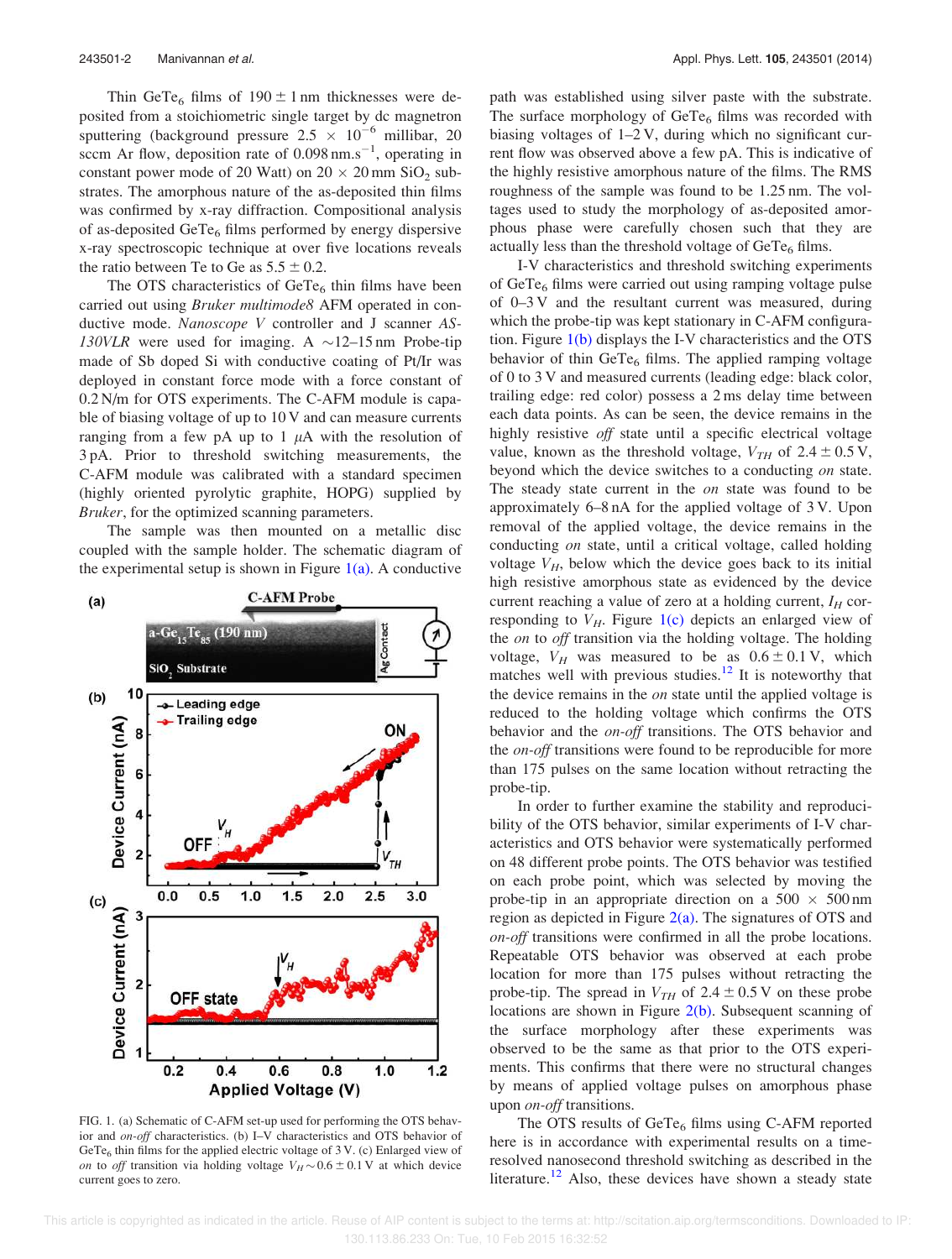

FIG. 2. (a) Surface morphology of a 500 nm region GeTe<sub>6</sub> thin films indicating 48 probe points at which threshold switching and on-off transitions were carried out by systematically varying 70 nm in X-direction and 60 nm in Y-direction. (b) Distribution of threshold voltage,  $V_{TH}$  of 2.4  $\pm$  0.5 V on 48 various probe points.

current in the on state of  $\sim$  400  $\mu$ A for the applied voltage of 1.9 V in a classical bottom heater geometry as reported elsewhere.<sup>8</sup>

The mechanism of threshold switching<sup>13</sup> has generated research interest for more than four decades, the intent mainly being to understand the various aspects of threshold switching phenomena including the primary reason for the initiation of the switching process,  $14$  such that whether it comprises purely electronic or thermal effects, transient on and off state characteristics, switching kinetics, the nature of the *on* state, and recovery properties.<sup>15,16</sup> Voltage pulse measurements on various device configurations revealed the aforementioned important aspects describing the switching mechanism. In particular, the nature of electronically sustained on state as a function of film thickness, pore size, and electrode material were studied using various measurement techniques including velocity-saturation effects, high frequency measurements, transient on-state characteristics (TONC), and pore-saturation effects.<sup>15,17</sup> These results have clearly revealed the dependence of filament radius as a function of steady state current. A theoretical framework of secondary phase conductive filaments has corroborated with the experimental data of the dependency of steady state current with filament radius and was found to be in good agreement with analytical results.<sup>18</sup> This information has recently regained interest in connection with the selection of OTS selector devices in a vertically stackable cross-point memory architecture<sup>10</sup> to realize a scalable, high-density PCM. Hence, information on OTS behavior with smaller electrode configurations is considerably important for better programming characteristics upon device scaling.

In-line with this, the present experimental results show the steady state current in the on state of approximately 6–8 nA, for the applied voltage pulse of 3 V, over the conducting area of the AFM probe-tip sized 12–15 nm. As it is encouraging to testify the scalability of the observed parameters, we made an attempt to evaluate their scaling with the dimensions of electrode by considering it as a conducting filament radius with steady state current in the on state of the OTS devices. Moreover, the filament radius was calculated analytically based on the theoretical calculations reported elsewhere.<sup>18</sup> The filament radius was analytically calculated as 17.46 nm for 6 nA and 20.17 nm for 8 nA of steady state current in the on state. Figure 3 displays a viewgraph drawn with respect to the filament radius versus the steady state current of several electrode sizes and configurations reported elsewhere $^{13,14,18}$  with the present experimental, analytical data. It is interesting to note here that the steady state current in the conducting on state of the threshold switching device is decreasing upon the size of the electrode dimensions. Also, it is noteworthy to mention here that the present data typically conform that the steady state current is proportional to the square of the filament radius as reported in the literature.<sup>18</sup> With this understanding, the results presented here demonstrate more than three orders of lower steady state current observed upon reducing the electrode size as compared to previous studies and also found to be in good agreement.



FIG. 3. Filament radius as a function of steady-state current in the on state, all the data points, except this work, were reproduced from the previous reports.13,14 The filament radius (marked as square symbol) was calculated analytically based on the literature.<sup>18</sup> A very good agreement is obtained between the analytical value calculated with data and also consistent with the relationship of the steady state current is proportional to the square of filament radius.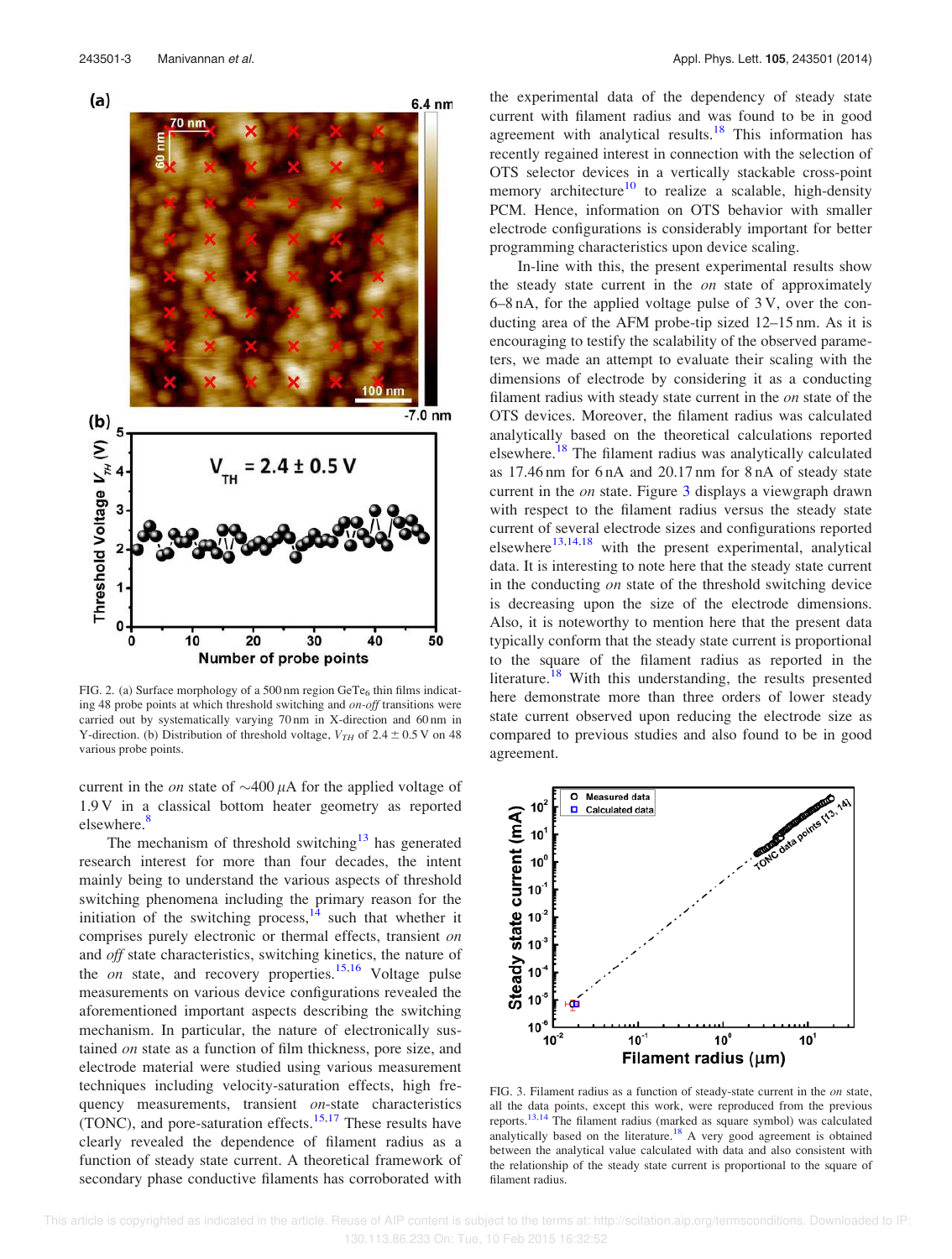

FIG. 4. (a) AFM topography image showing a crystallized region of 300 nm in a 1  $\mu$ m as-deposited amorphous GeTe<sub>6</sub> film. (b) Current images recorded with a biasing voltage of 1 V showing a significant increase in the current due to reduction in the resistances on the size of crystalline marks. (c) AFM topography image showing crystallized region of  $1 \mu m$  in a  $3 \mu m$ as-deposited amorphous  $GeTe<sub>6</sub>$  film. (d) Current images recorded along the line profile with a biasing voltage of 1 V showing a significant increase in the current due to reduction in the resistances on the size of crystalline marks.

Increasing the *on* state current allows the crystallization of the conducting channel accomplishing a memory switching behavior known as set state in PCM devices.<sup>19,20</sup> This would be helpful in identifying the currents responsible for the onset of memory switching. Therefore, we examined a nanoscale control on memory switching behavior by electrically induced phase change from amorphous to crystalline state. A series of scanning with longer electrical pulses (more than 100 ms between each data points) were applied while maintaining a slow scanning speed as necessitated by the fact that  $GeTe<sub>6</sub>$  materials exhibit slow crystallization upon electrical/optical stimulus. Hence, a chosen value (based on the  $V<sub>TH</sub>$ ) of 3 V longer biasing is used for inducing the phase change from amorphous to crystalline state, whereas a chosen value of 1 V was used to read the information by scanning a slightly larger area of the morphology of the sample, so as to identify the crystalline mark on the amorphous background.

Figure 4(a) displays a nanoscale control of the crystalline mark sized  $300\times300$  nm made while scanning by means of applying longer voltage pulse of 3 V. The crystallized region was evidently seen in the amorphous background upon scanning of surface morphology of  $1 \times 1$   $\mu$ m area using read voltage pulses (1 V biasing). Figure 4(b) depicts the current profile on a row of the entire amorphous matrix inclusive of conductive crystalline marks that reveal an enhanced current of 11 nA on the crystallized region due to their low resistance compared to the amorphous matrix. This clearly indicates memory switching induced by electrical pulses as evidenced by nano-sized crystallized region in the amorphous matrix. Further, to support this, subsequently similar experiments were made on the entire area of  $1 \times 1 \mu m$ , which was scanned with a higher biasing voltage of 3 V in order to realize the phase transition. The crystallized region was then obtained by scanning a slightly larger area of  $3 \times 3 \mu m$  as shown in Figure 4(c). Furthermore, a corresponding current profile as displayed in Figure 4(d) evidently shows a crystallized region of  $1 \mu m$  as revealed by the enhanced sample current of 11 nA due to low resistance when compared with the amorphous phase. The electrical energy supplied to the electrode was approximately 1.4 nJ for memory switching which was found to be more than two orders of magnitude higher as compared to the energy supplied for threshold switching (calculated as  $12.6$  pJ) on  $GeTe_6$  thin films as per the above-mentioned device configuration. This higher energy for memory switching was achieved due to longer time delay of 100 ms between two data points. Hence, a clear nanoscale control on crystallization over amorphous matrix was obtained. It is noteworthy from Figure 4 that the bias voltage of 3 V induced the crystallized marks to whole region of 300 nm as well as  $1 \mu m$ . It is unambiguously evident that the conductive crystalline region was observed in the current mapping image. Thus, the memory switching behavior indicating the structural change from amorphous to crystalline phase of  $GeTe_6$  films by means of suitable longer, higher voltage pulses is evident. This signature of memory switching is in good agreement with previous C-AFM measurements on Sb rich amorphous  $Ge_2Sb_{2+x}Te_5$  films.<sup>17</sup> Nevertheless, our study on nanoscale memory switching characteristics using C-AFM required longer voltage pulses as compared with previous studies.<sup>17</sup> This is necessitated owing to the fact that the eutectic composition  $Ger_{6}$  as a good glass former possesses better thermal stability, due to which, a slow crystallization process (crystallization time of more than  $100 \,\mu s$ ) was observed by means of laser-induced crystallization.<sup>21,22</sup> This is the clear evidence that the crystallization of  $GeTe<sub>6</sub>$  films is impossible by means of nanosecond pulses. Further improvements on the optimization of a stable glass composition with various material combinations might help to advance reliability and performance characteristics of the OTS device.<sup>23</sup> Therefore, it is noteworthy to mention here that the OTS